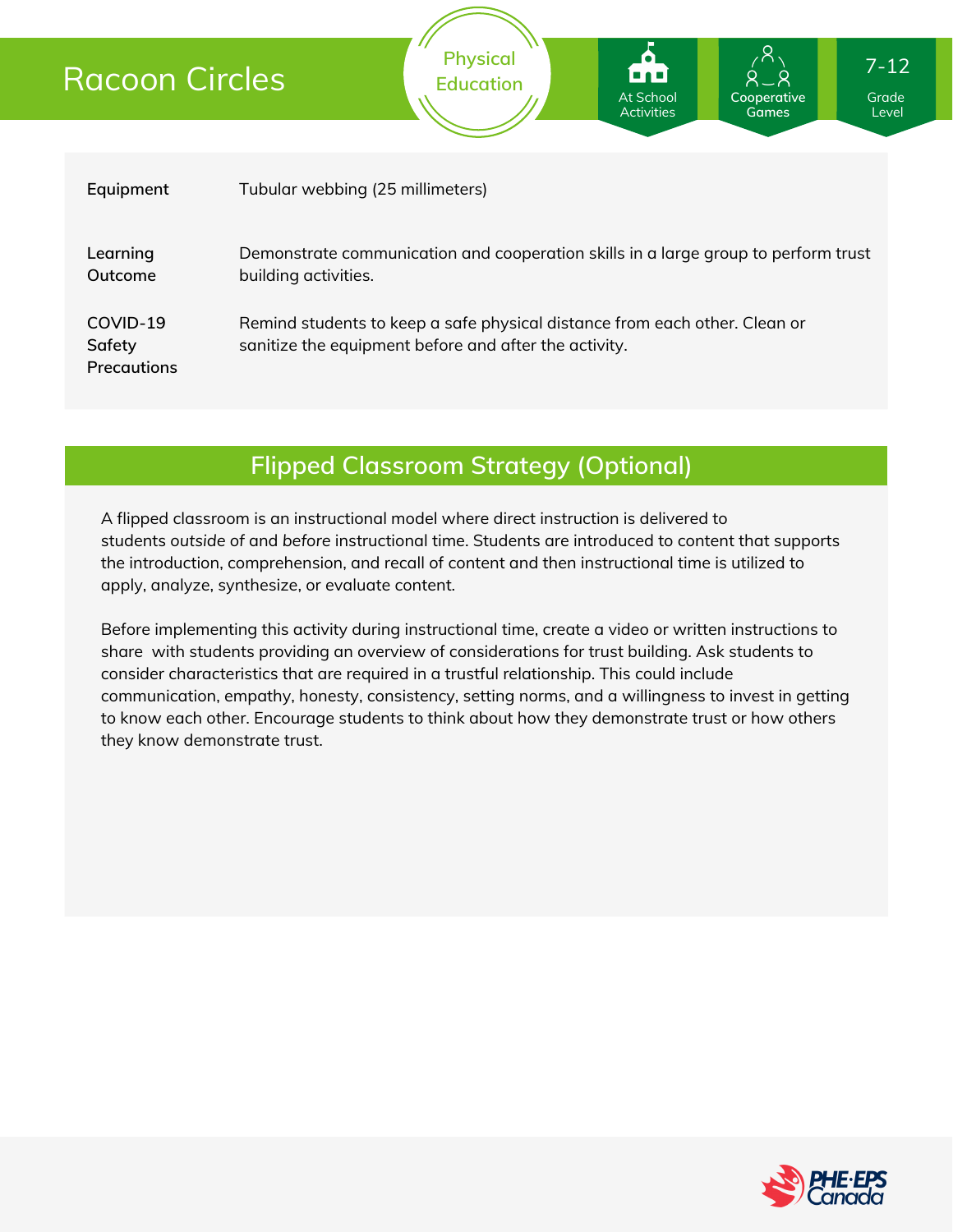

## **Activity Description**

Use a long length of tubular webbing so that each student will be able to hold a section of it. Tie the tubular webbing together using a water knot to create a large circle. To tie a water knot, follow the steps pictured. An alternative option is to create smaller webbing circles for smaller groups of students versus one large webbing circle for the entire class.



Find a safe, outdoor area with a soft landing such as a grassy field. Introduce or review with students an overview of considerations for trust building. Ask students to consider characteristics that are required in a trustful relationship. This could include communication, empathy, honesty, consistency, setting norms, and a willingness to invest in getting to know each other. Encourage students to think about how they demonstrate trust or how others they know demonstrate trust. If utilizing a flipped classroom approach, remind students to apply what they learned or reviewed about trust from the video or instructions they considered before the activity.

Explain to students that the circle is an important symbol in Indigenous culture that represent equality, community, interconnectedness, and continuity. This activity will complete in a circle and students should be encouraged to think about how they feel within the circle. Place the webbing in a circular shape on the ground and ask students to stand on the outside of the circle and pick up the webbing with two hands using an overhand grip (knuckles on top).

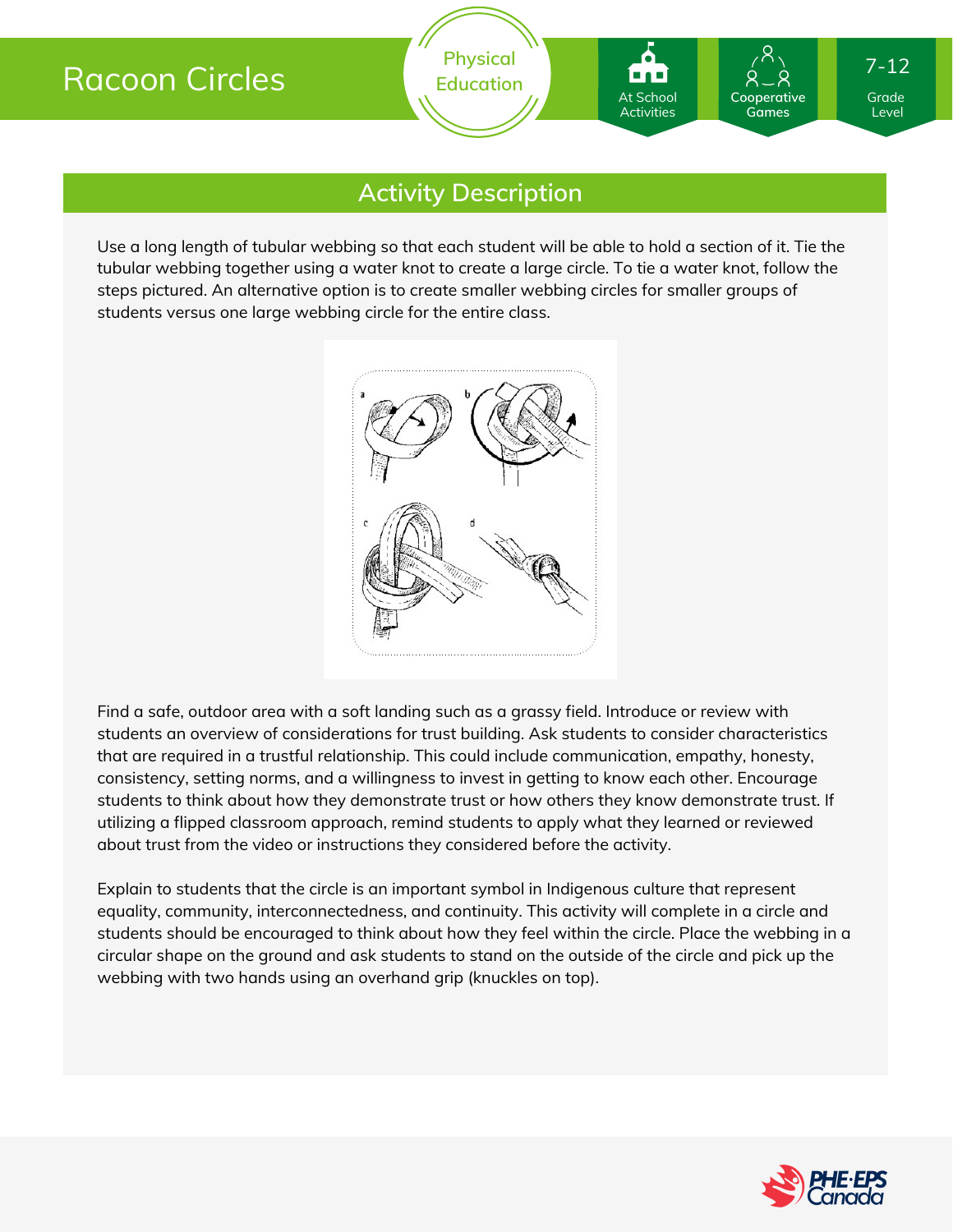# Racoon Circles

Grade Level

**Cooperative Games**

## **Activity Description**

With their legs shoulder width apart, ask students to lean back away from the webbing – a circle of trust is now created. The trust is in oneself, in the webbing, and in group members). Have students begin to move their feet closer to the center of the circle. Ask them to closer their eyes and sense the support, connection, and safety of the circle. Once the group achieves balance and stillness, include challenges with increasing difficulty:

- Slowly lower as a group to a sitting position everyone should make contact with the ground at the same time
- Slowly pull back on the webbing to cooperatively come to a standing position as a group
- Number off 1-2, 102 and have 1's lean in and 2's lean out, then switch
- Have groups create their own challenge

# **Physical Education Competencies**



#### **MOVE**

**THINK**

**Develop psychomotor skills, tactics, and strategies that facilitate a variety of physical activities across diverse environments.**

**Develop cognitive skills and strategies for a variety of movement contexts that facilitate critical thinking, decision making, and problem solving.**

# $\overline{\mathbf{Q}}$

#### **FEEL**

**Develop affective skills and strategies that facilitate healthy and safe relationships with themselves, with others, and with their environment.**

# **ACT**

**Practice behaviour skills and strategies that facilitate movement competence and confidence.**



### **Reflection Questions**

Reflection is important to support learning during physical education. Consider asking students the reflection questions below and discuss the answers together.

- *How do you think equality, community, interconnectedness, and continuity was represented in this activity?*
- *What strategies and skills did your group have to use to perform the different challenges?*